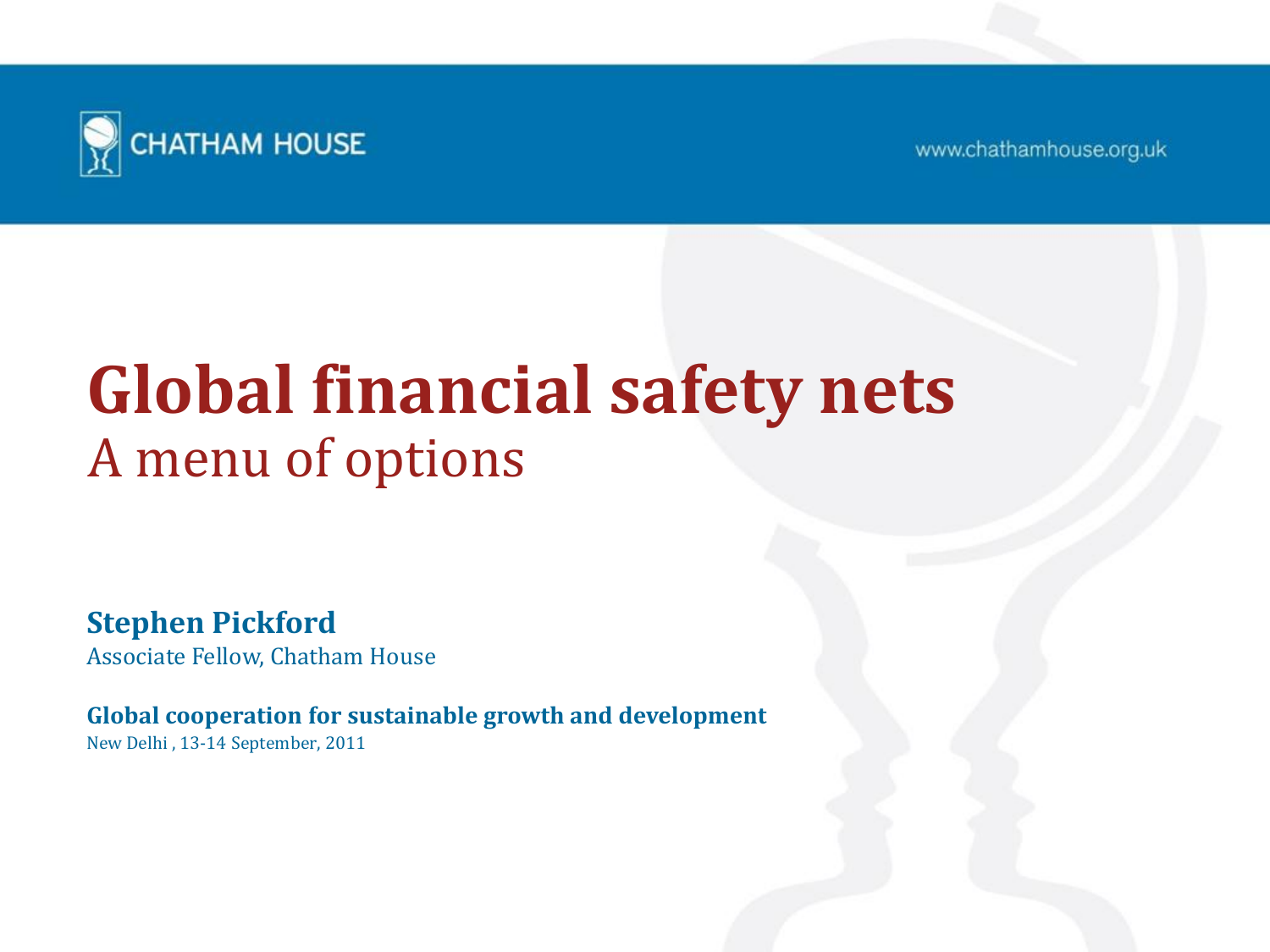## **The experience of the crisis**

- Financial crisis propagation
- Cross-country contagion
- Central bank swap lines
- IMF programs
- EU mechanisms (BOP facility)
- New forms of IMF program (FCL and PCL)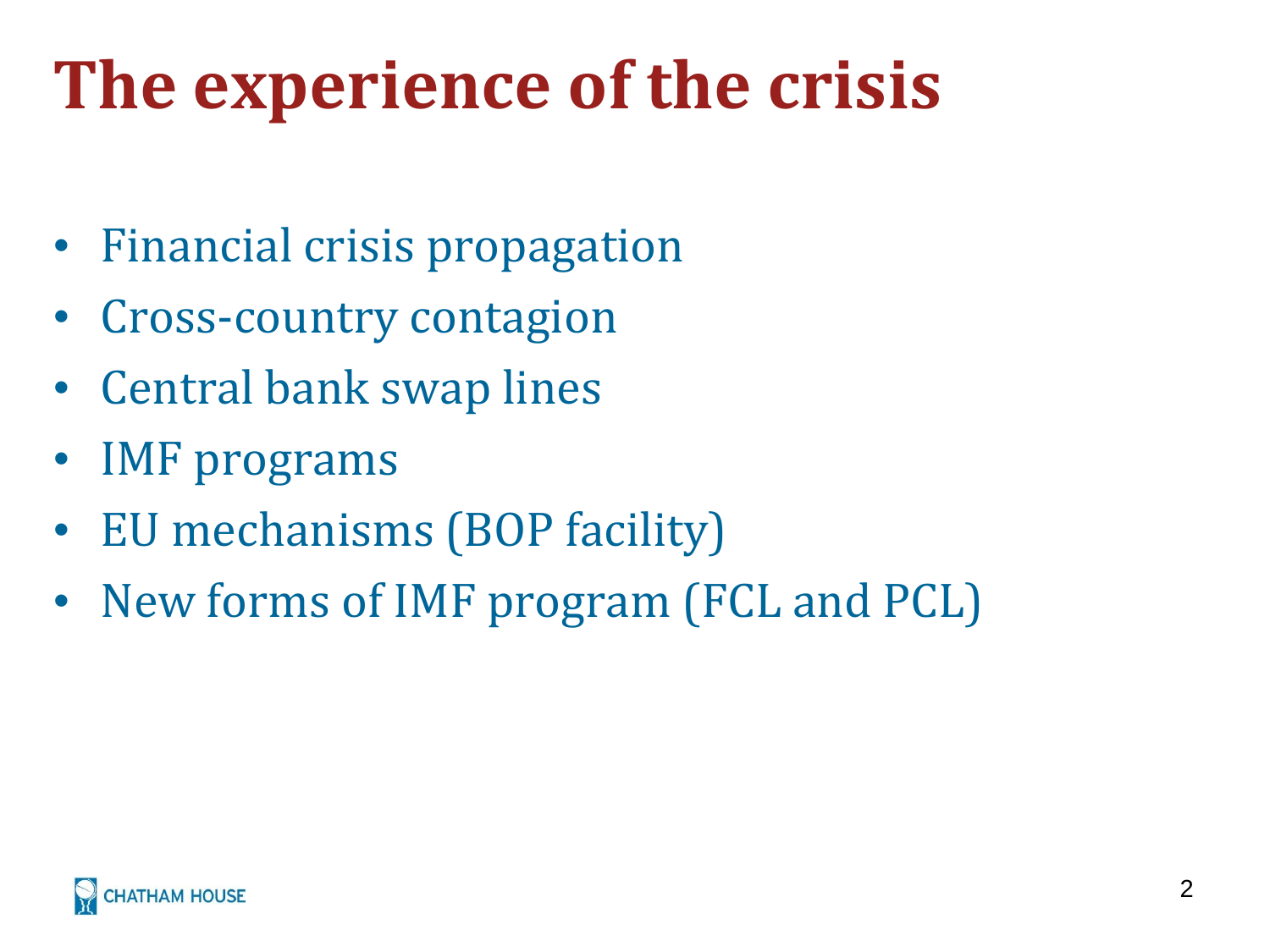#### Systemic crisis index and countries under stress\*



\*The aggregate systemic crisis index is a simple average of each country's (normalized) systemic crisis index, defined as the simple average of normalized quarterly FSI (for advanced economies) or EMP (for emerging markets) and normalized quarterly real GDP growth (yoy). A country is under stress if its systemic crisis index is above one standard deviation from its mean.

**HATHAM HOUSE**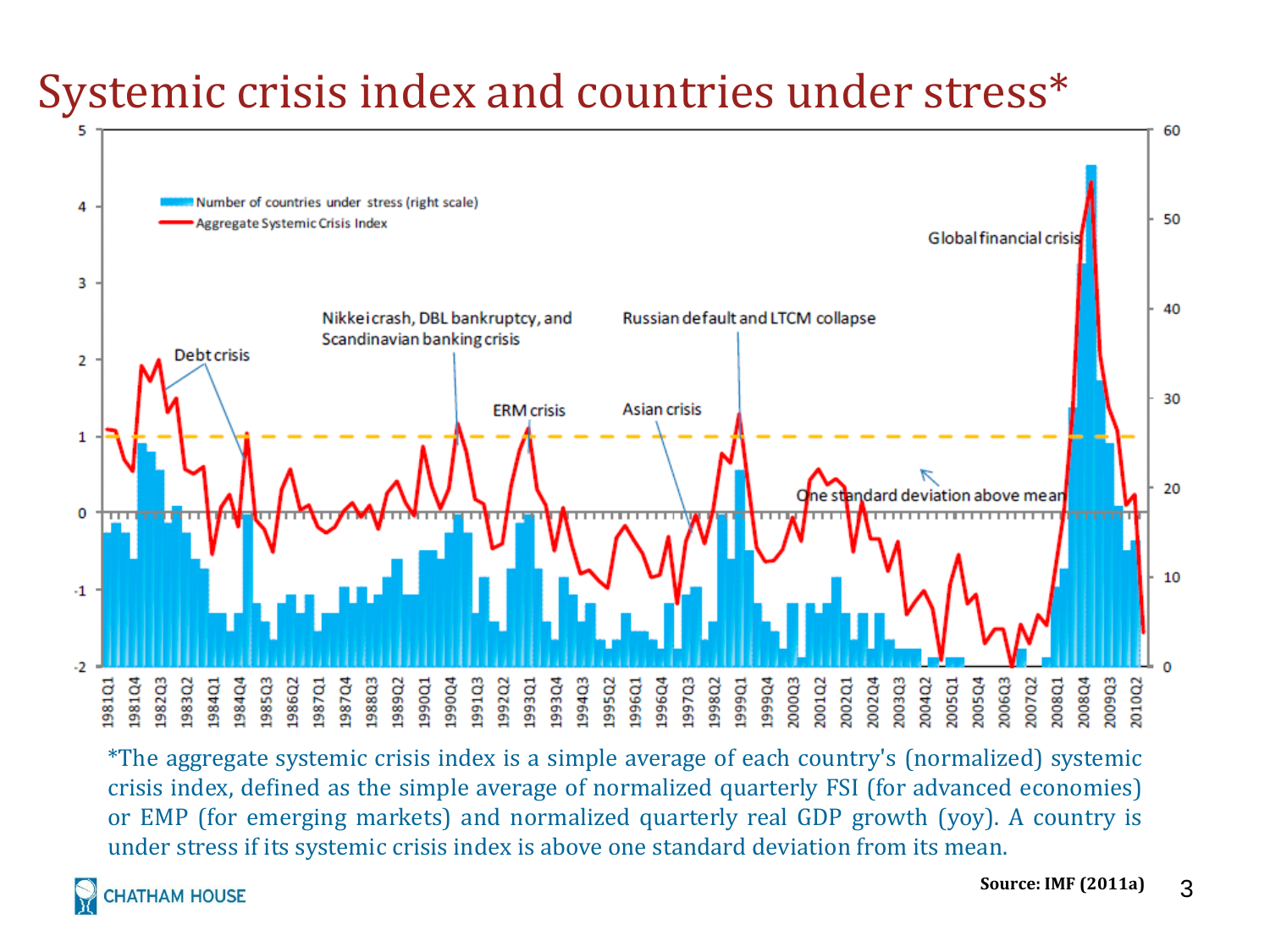# **Why global financial safety nets?**

- Global transmission of liquidity problems
- 'Innocent bystanders'
- Problems of self-insurance:
	- $\triangleright$  Cost
	- Capital controls
	- Contribution to imbalances

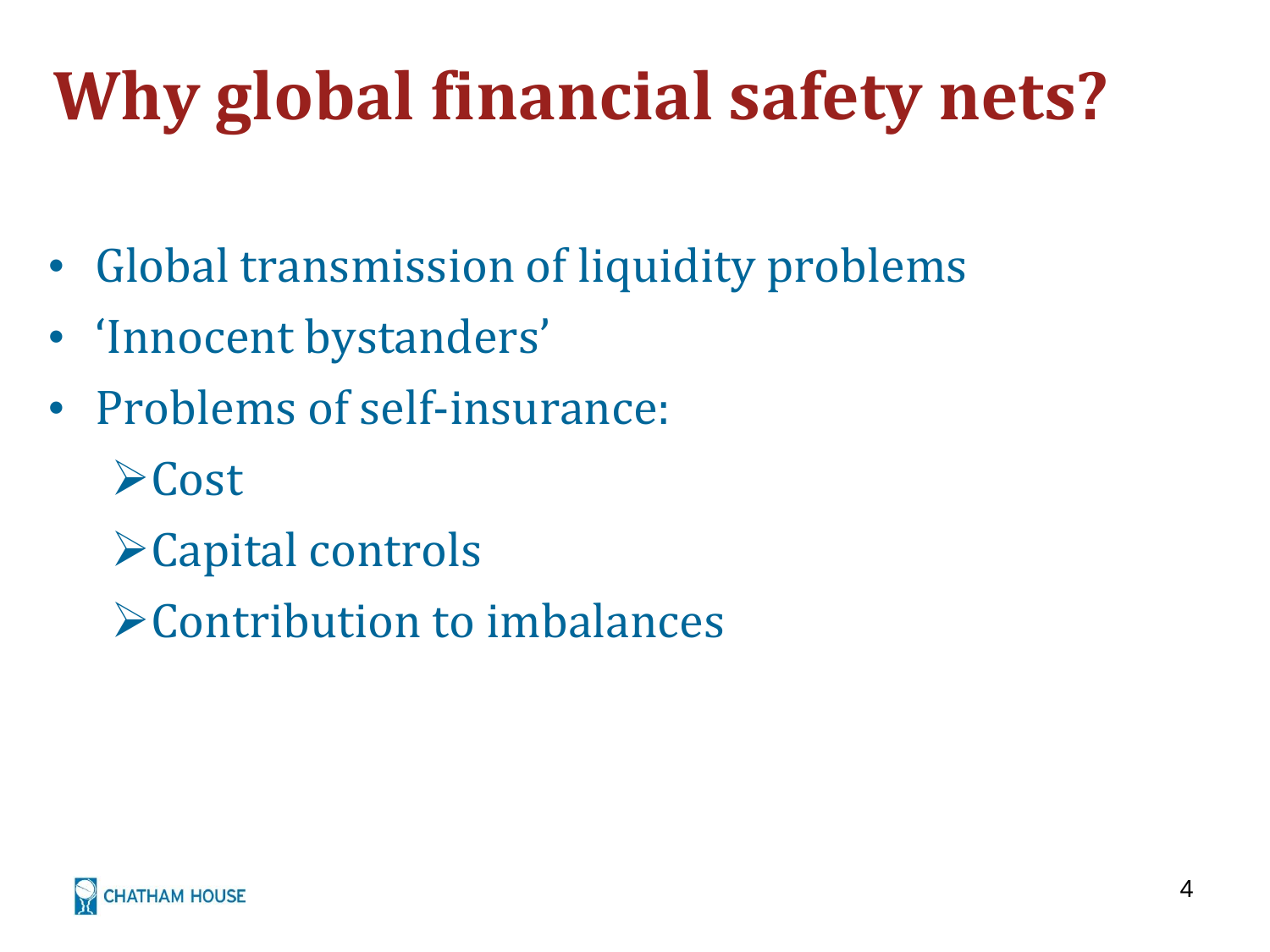## **Characteristics of GFSNs**

- Fast-disbursing liquidity
- Large scale
- Attractive alternative to self-insurance
- Reduce need for capital controls
- Reduce global imbalances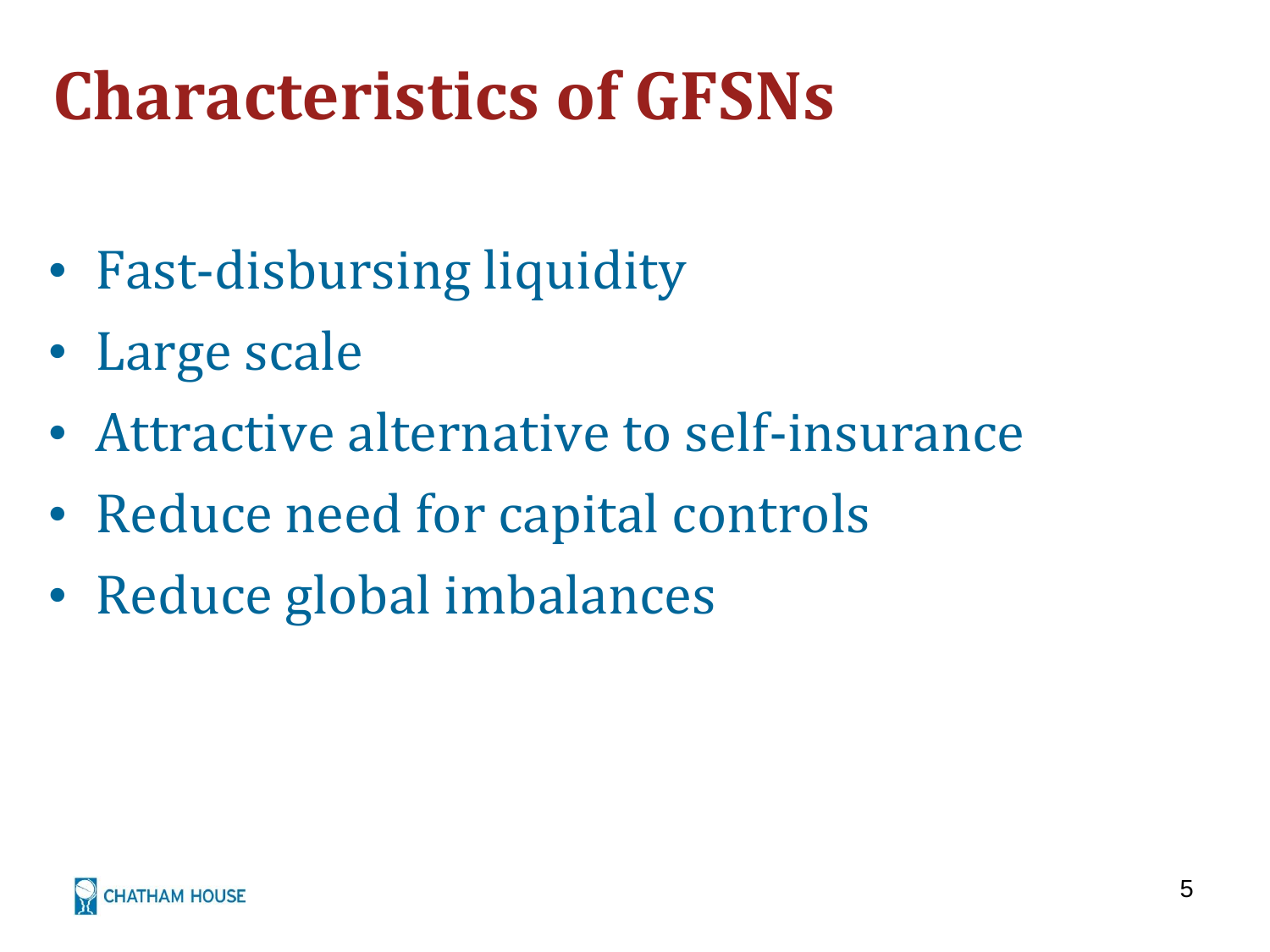## **Problems with existing mechanisms**

- Size
- Speed

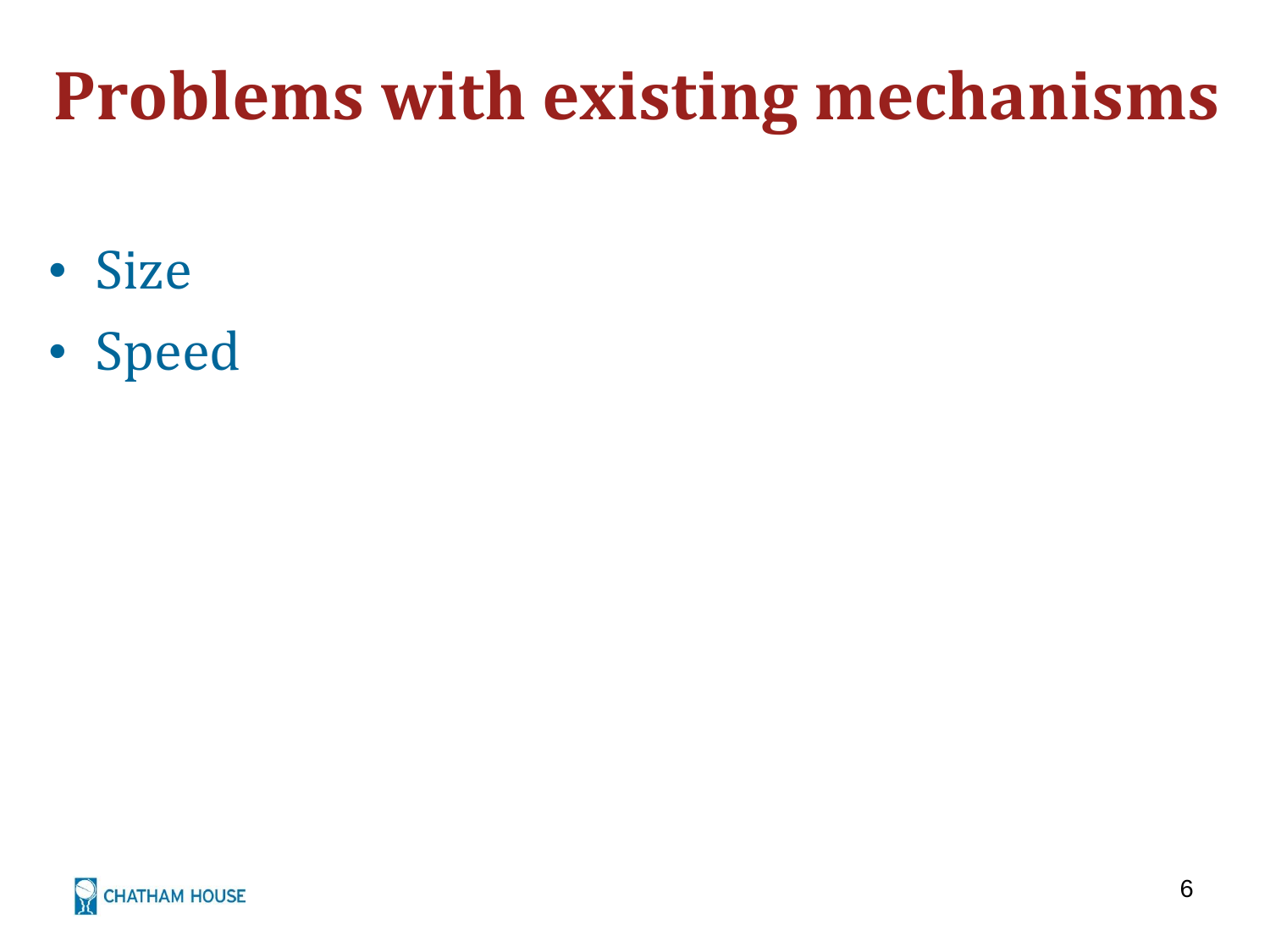# **The size problem**

- Tripling of IMF resources in 2009
- Creation of EFSF/ESM
- Multilateralisation of Chiang Mai
- Still only 2-3% of world GDP
- Shrinking proportion of financial flows
- Reserves highly concentrated

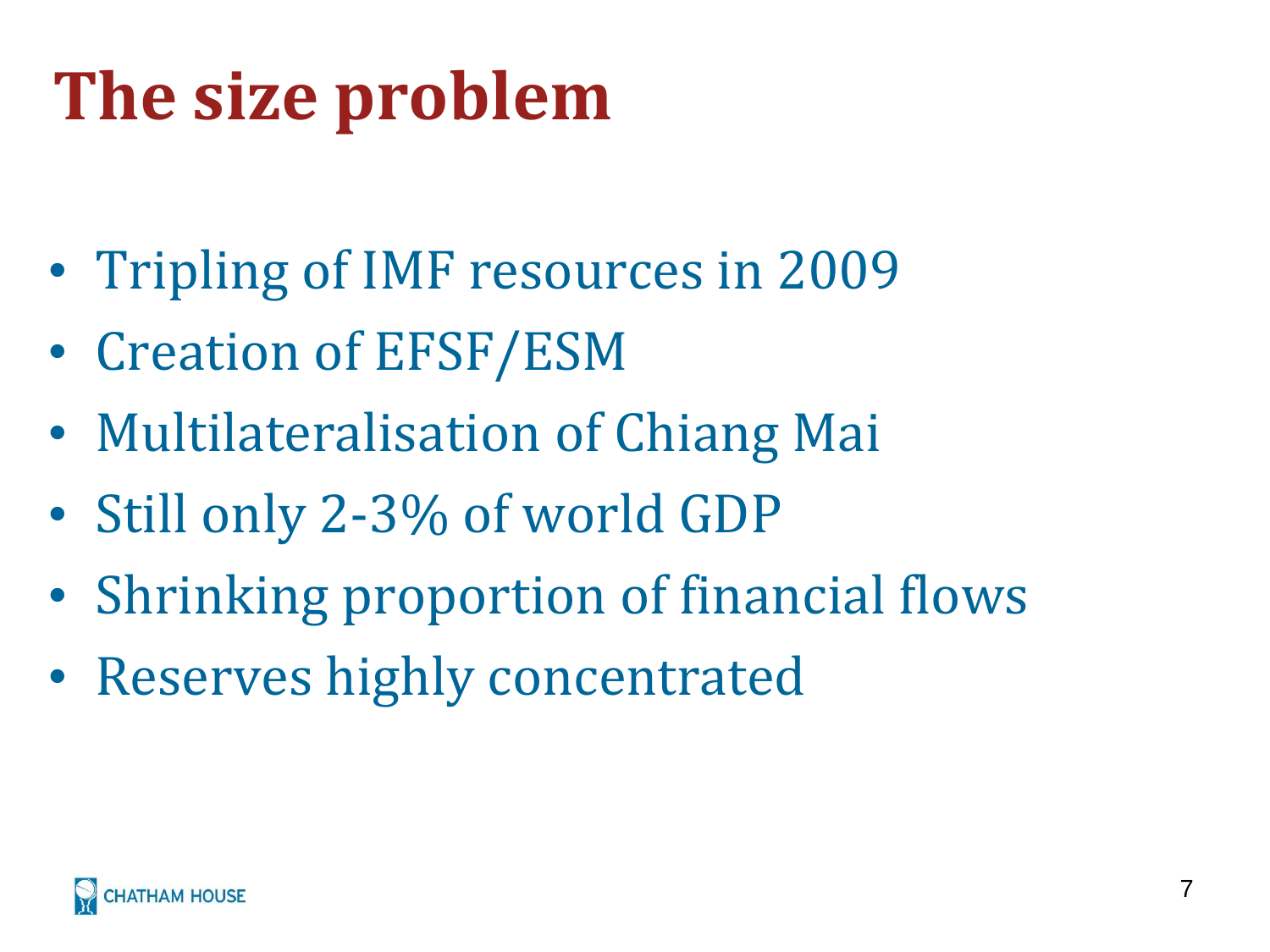#### GFSNs in percent of World GDP

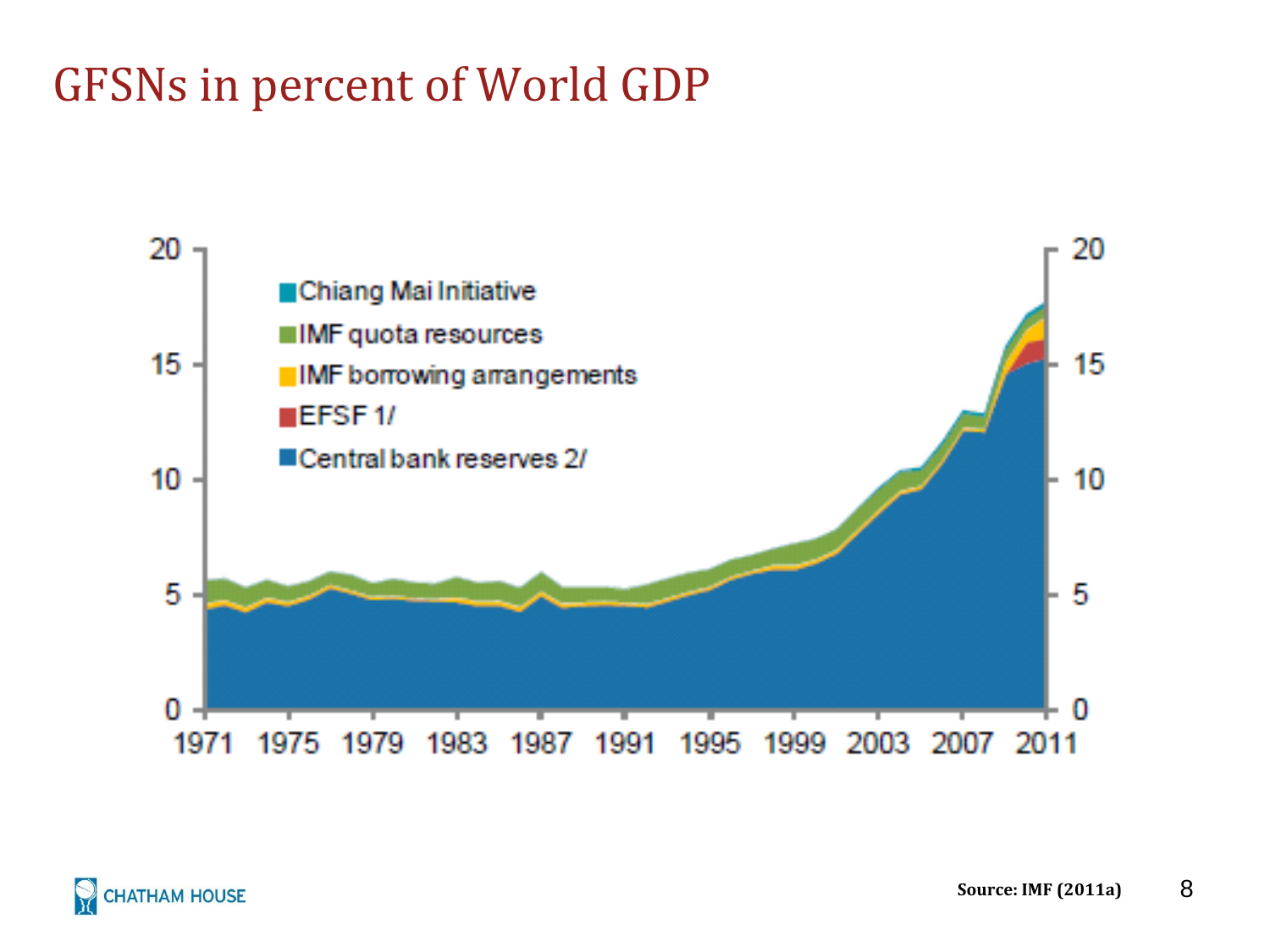# **Speed limits**

- Precautionary programs
- Prequalification
- Ex ante cooperation mechanisms
- Swap networks

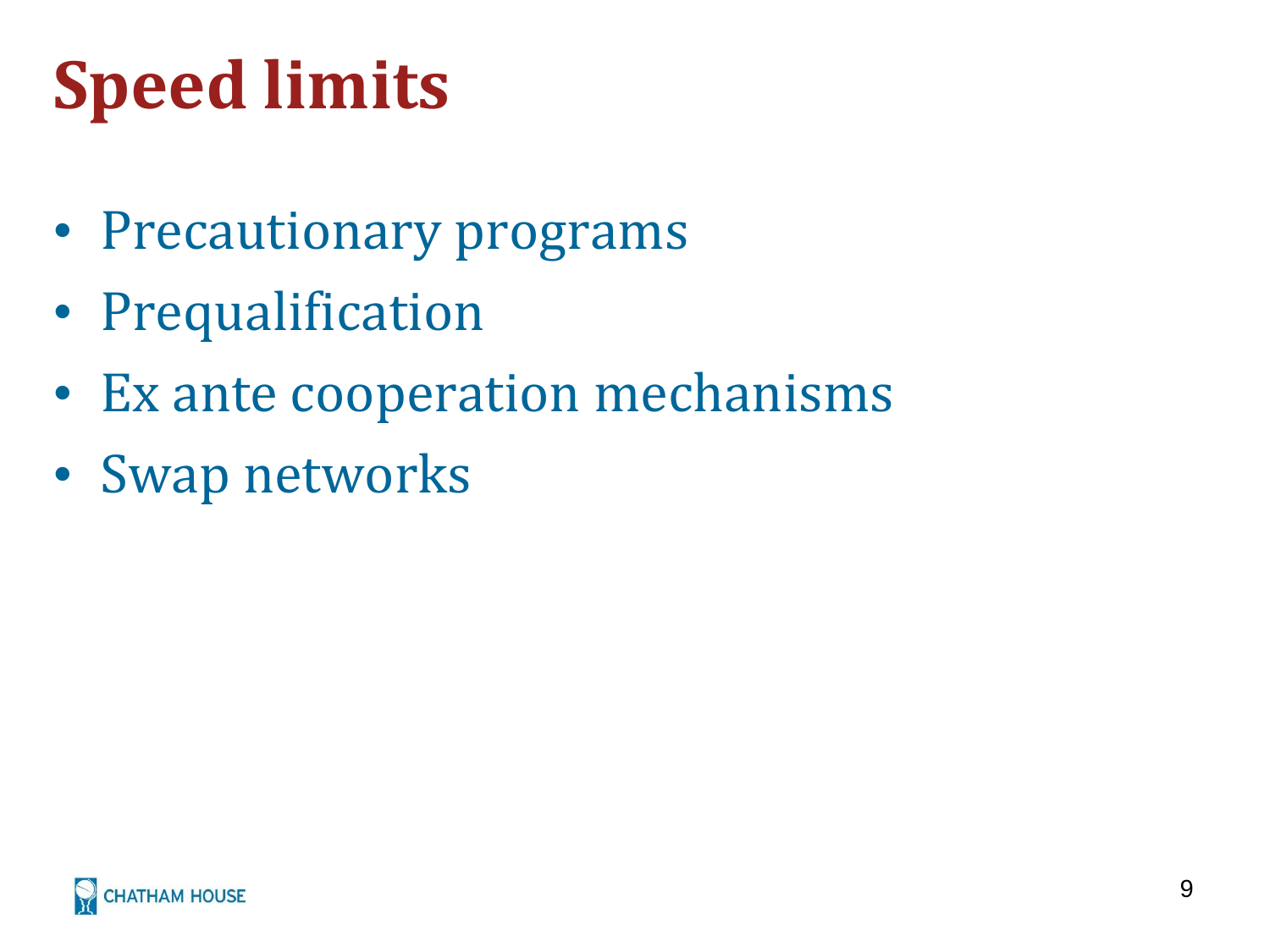#### Front Loading and Access



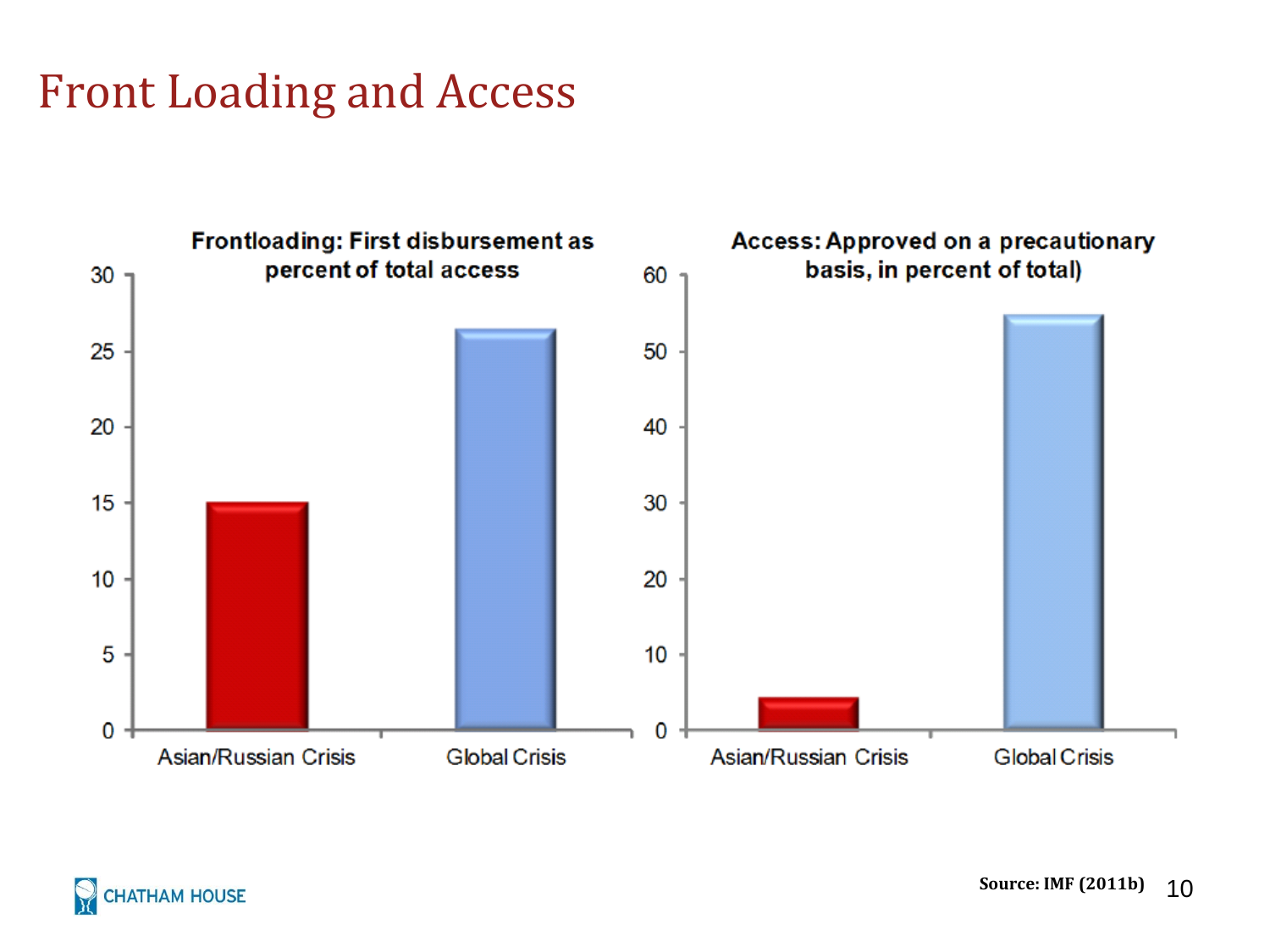### **Moral hazard**

- In theory a more comprehensive 'bail-out' framework could lead to greater risk-taking by private sector and governments
- In practice the lack of this framework did not prevent excessive private risk-taking in advance of the crisis
- Precautionary facilities suffer from too little use, not too much

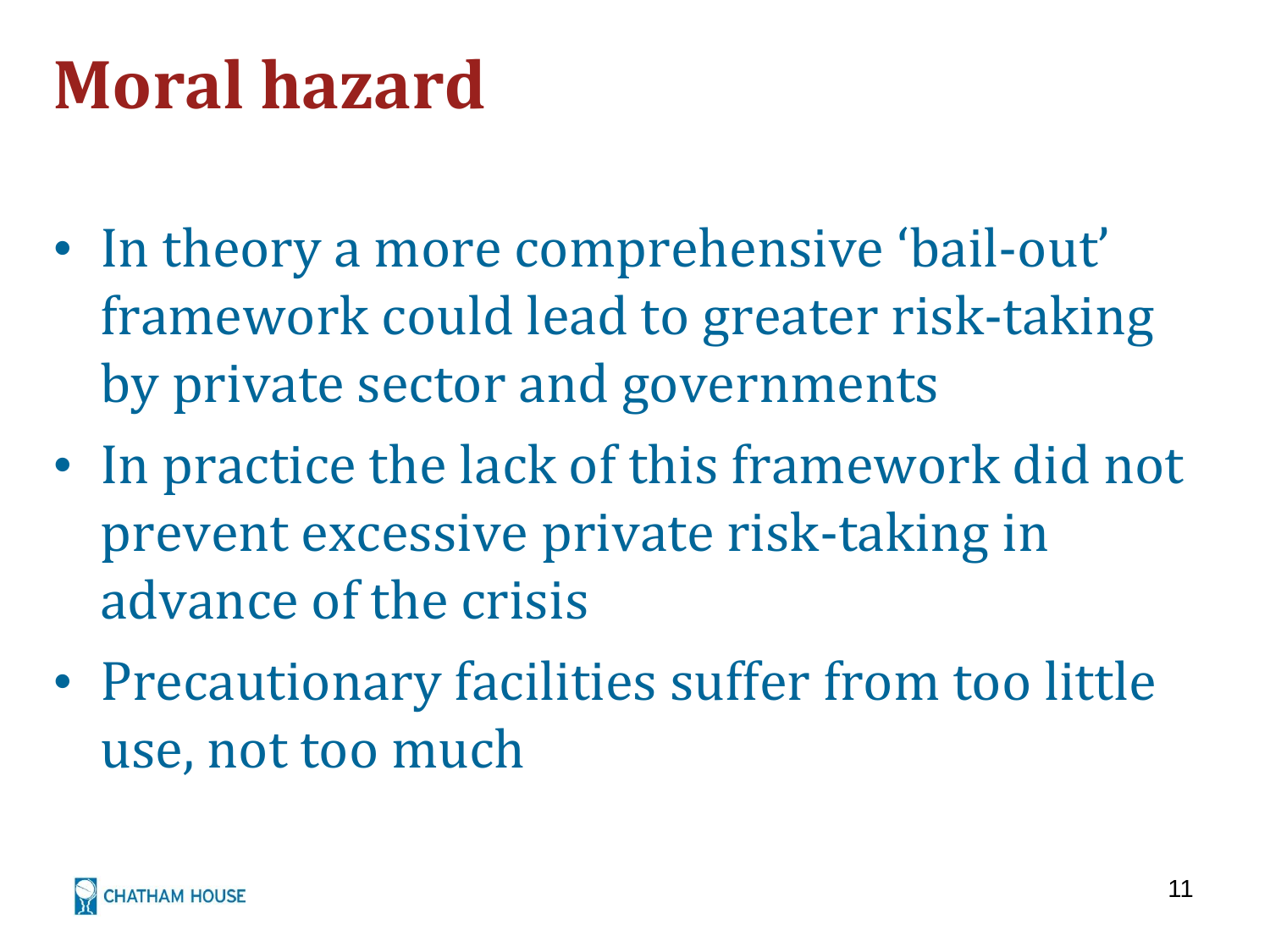## **A menu of options on safety nets**

- IMF borrowing from markets
- Ex ante global swap network
- Formalise links between IMF and RFAs
- Prequalification for precautionary facilities through Article IVs
- Ex ante rules for access
- Systemic trigger